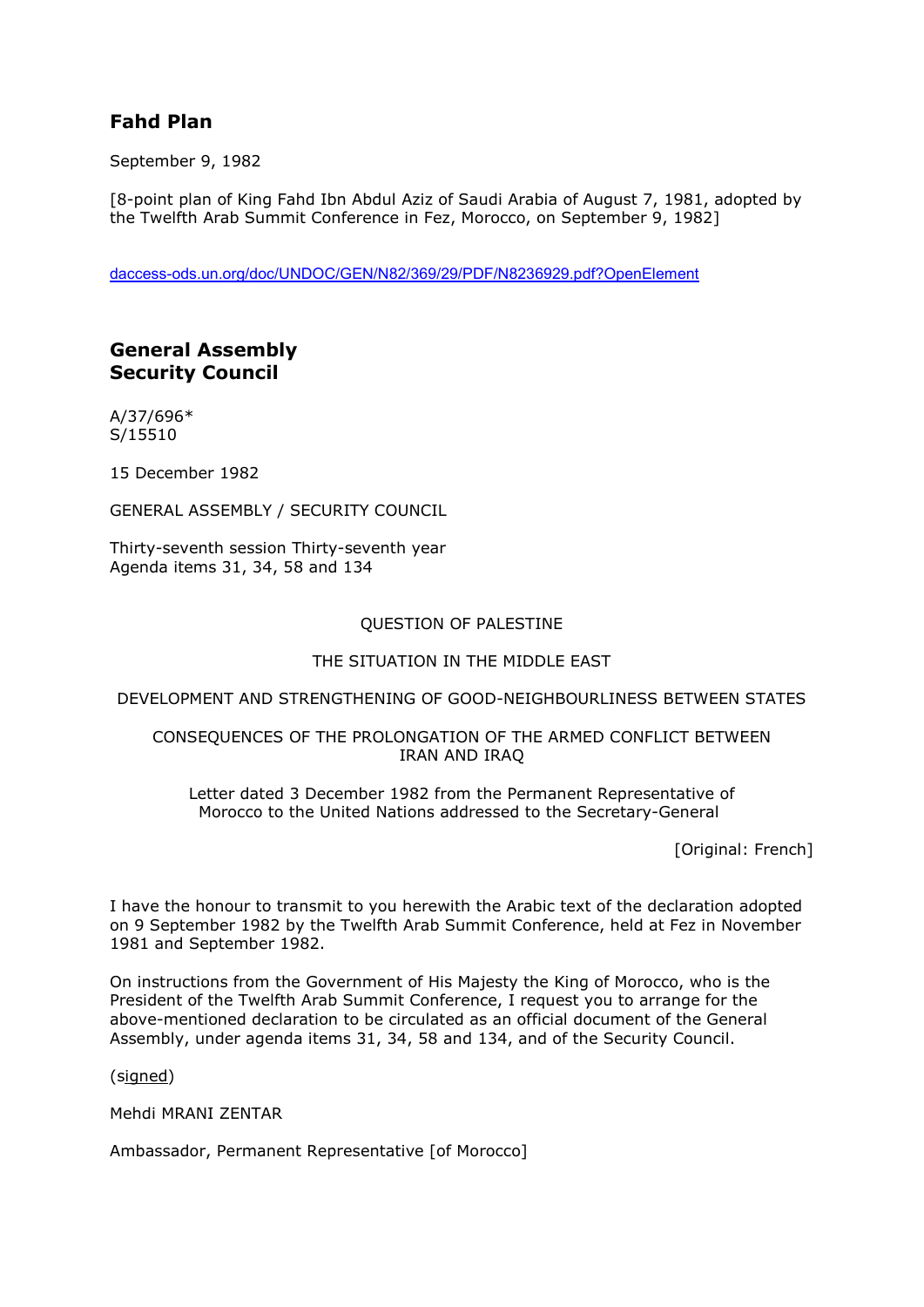\_\_\_\_\_\_\_\_\_\_\_ \* Reissued for technical reasons.

#### ANNEX

#### Final Declaration of the Twelfth Arab Summit Conference, adopted at Fez on 9 September 1982 (20 ZU'LGA'DAH 1402 A.H.

# [Original: Arabic]

The Twelfth Arab Summit Conference was convened in the city of Fez on 27 Muharram 1402 A.H., corresponding to 25 November 1981 A.D.

After suspension, it resumed for the period from 17 to 20 Zu'lga'dah 1402 A.H., corresponding to 6 to 9 September 1982 A.D., under the presidency of His Majesty King Hassan II, King of the Kingdom of Morocco.

All the Arab States participated in the work of the Conference, with the exception of the Libyan Arab Jamahiriya.

In view of the grave and delicate circumstances through which the Arab nation is passing and inspired by awareness of historic national responsibility, Their Majesties, Their Excellencies and Their Highnesses, the Kings, Presidents and Amirs of the Arab States examined the important questions before the Conference and took the following decisions.

#### I. The Arab-Israeli conflict

The Conference paid a tribute to the resistance of the forces of the Palestinian revolution, the Lebanese and Palestinian peoples and the Syrian Arab armed forces, and declared its support for the Palestinian people in their struggle for the restoration of their inalienable national rights.

Convinced of the ability of the Arab nation to achieve its legitimate objectives and to put an end to the aggression, on the basis of the fundamental principles laid down by the Arab Summit Conferences, in view of the desire of the Arab States to continue to strive by every means for the achievement of peace based on justice in the Middle East region, taking account of the plan of His Excellency President Habib Bourguiba, which holds international legality to be the basis for the solution of the Palestinian question, and of the plan of His Majesty King Fahd Ibn Abdul Aziz for peace in the Middle East and in the light of the discussions and observations of Their Majesties, Their Excellencies and Their Highnesses, the Kings, Presidents and Amirs, the Conference adopted the following principles:

#### [**text 8-point Fahd Plan**; ed.]

1. The withdrawal of Israel from all the Arab territories occupied by it in 1967, including Arab Jerusalem;

2. The dismantling of the settlements established by Israel in the Arab territories since 1967;

3. The guaranteeing of freedom of worship and performance of religious rites for all religions in the Holy Places;